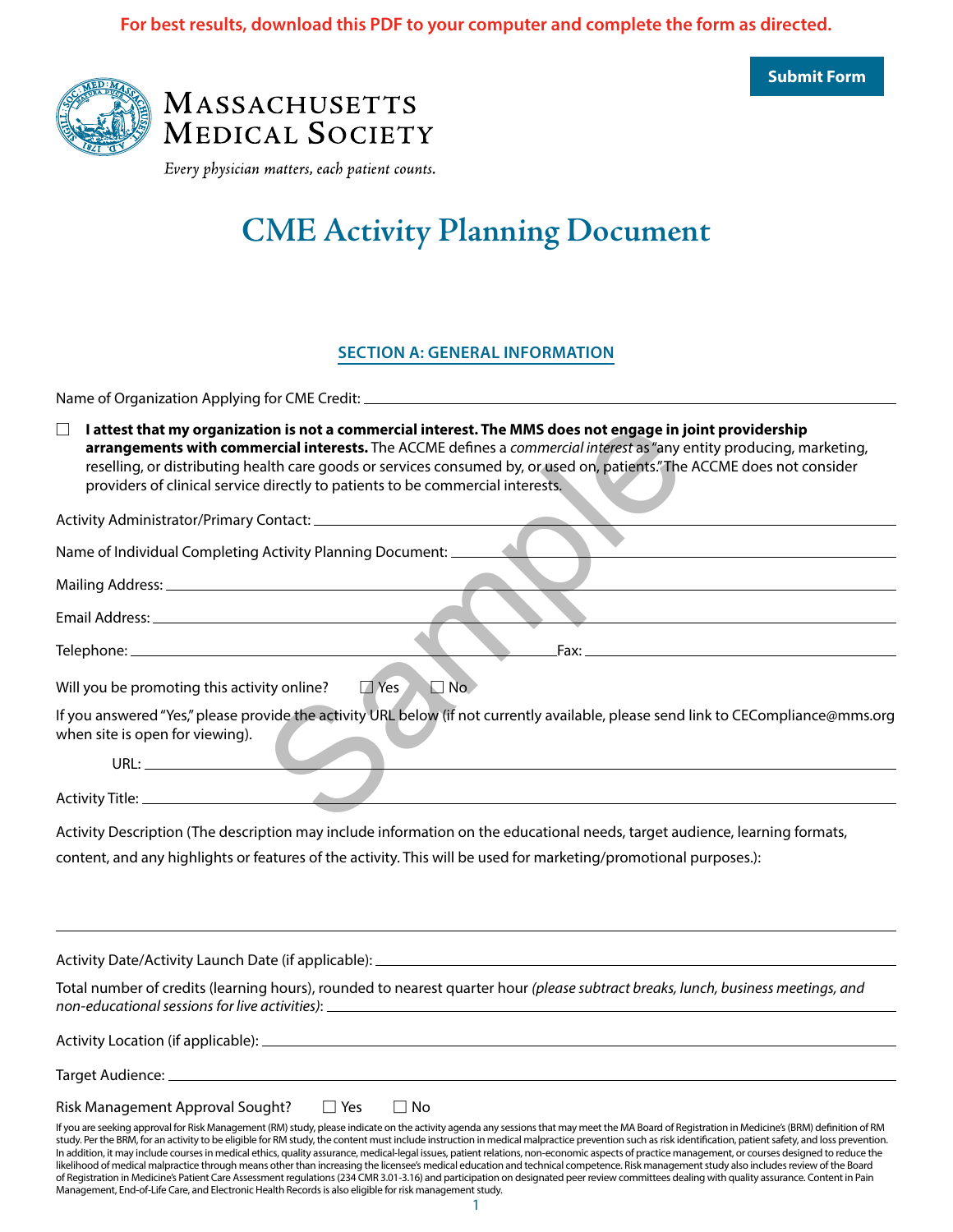| Activity Type (please check all that apply):                                                                                                                                                                                                                               |
|----------------------------------------------------------------------------------------------------------------------------------------------------------------------------------------------------------------------------------------------------------------------------|
| $\Box$ Live Activity (if so, what kind?)<br>Face-to-Face/In Person Live Activity<br>$\Box$ Teleconference<br>$\Box$ Internet Live Activity (Webinar)                                                                                                                       |
| $\Box$ Enduring Material (if so, what kind?)<br>$\Box$ Print<br>$\Box$ Internet Enduring Material<br>$\Box$ Other (please specify):                                                                                                                                        |
| □ Journal-Based CME                                                                                                                                                                                                                                                        |
| $\Box$ Performance Improvement (PI) CME                                                                                                                                                                                                                                    |
| $\Box$ Test Item Writing                                                                                                                                                                                                                                                   |
| $\Box$ Manuscript Review (for journals)                                                                                                                                                                                                                                    |
| □ Internet Point-of-Care Learning                                                                                                                                                                                                                                          |
| Describe the educational methods you will use and briefly explain why these formats are appropriate for this activity. (Examples<br>include didactic lectures with slides, clinical cases, panel discussion, simulation, role-play, videos, text, text and graphics, etc.) |
| $\Box$ Yes<br>Will you seek commercial support for this activity?<br>$\Box$ No                                                                                                                                                                                             |
| Will you seek in-kind support from a commercial interest?<br>$\Box$ Yes<br>$\Box$ No<br>Will you arrange for commercial exhibits in association with this activity?<br>$\Box$ Yes                                                                                          |
| $\Box$ No<br>Will you be seeking advertisements in association with this activity?<br>$\Box$ Yes<br>$\Box$ No                                                                                                                                                              |
|                                                                                                                                                                                                                                                                            |
| <b>SECTION B: GAP AND EDUCATIONAL NEED - WHY ARE YOU CREATING THIS ACTIVITY?</b>                                                                                                                                                                                           |
| Section B poses several questions to help you articulate why this activity is necessary and what professional practice gaps will be<br>addressed. Please refer to page 6 of the CME Activity Planning Guide for examples.                                                  |

Describe the professional practice gap(s) of your learners that this activity will address.

State the educational need(s) that you determined contribute to the practice gaps identified above. Explain whether these needs are caused by knowledge, competence, or performance gaps.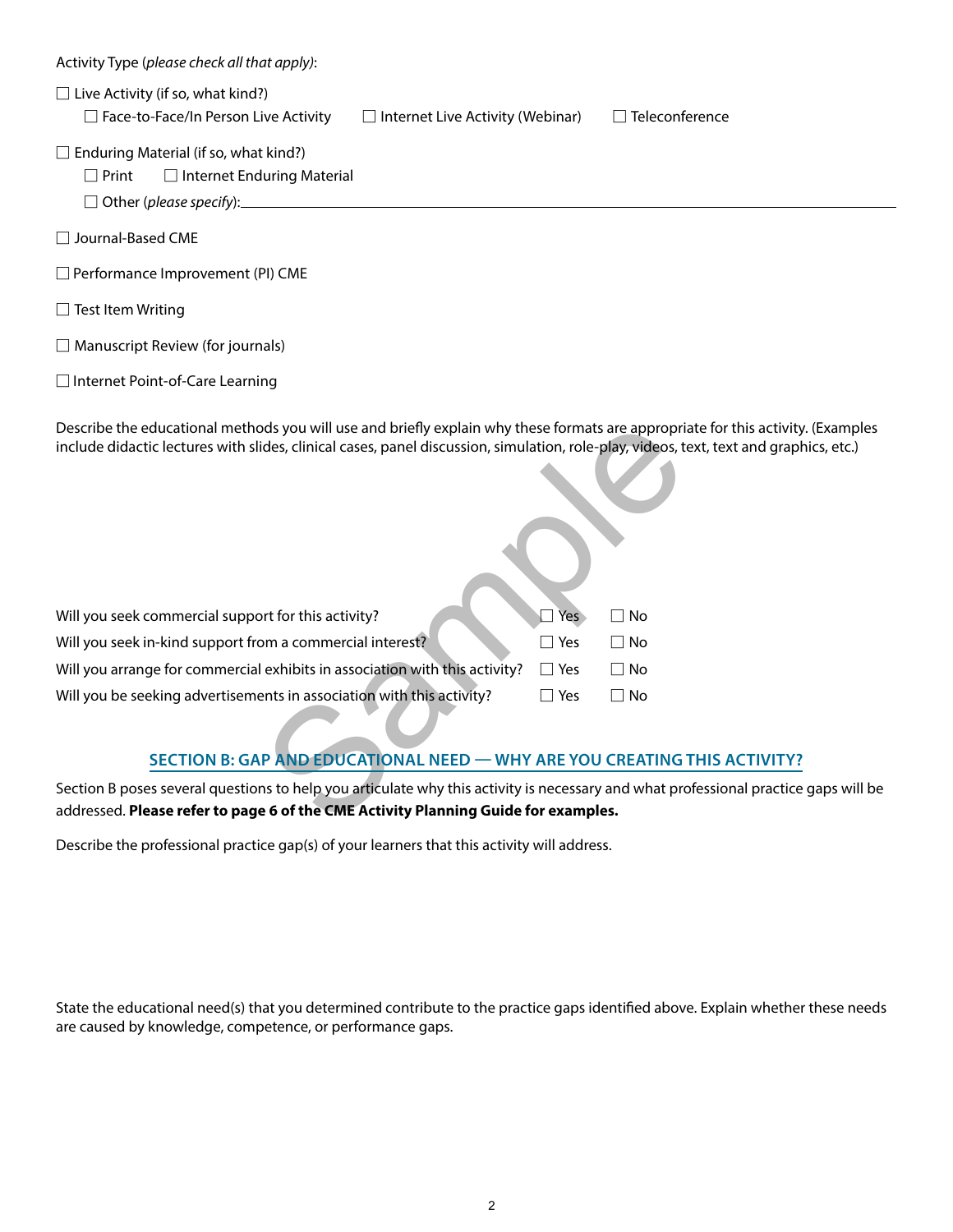| What sources/data were used to identify the practice gaps described on page 2? How did you determine the cause(s) of these |
|----------------------------------------------------------------------------------------------------------------------------|
| gaps? Check all that apply and provide at least two sources and/or accompanying data.                                      |

| <b>Expert Needs</b>                                                                                                  | <b>Participant Needs</b>                                                                                                                                                                                                         | <b>Observed Needs</b>                                                   |
|----------------------------------------------------------------------------------------------------------------------|----------------------------------------------------------------------------------------------------------------------------------------------------------------------------------------------------------------------------------|-------------------------------------------------------------------------|
| $\Box$ Planning committee/expert panel                                                                               | $\Box$ Previous related evaluation summary                                                                                                                                                                                       | □ M&M data                                                              |
| $\Box$ Departmental chair                                                                                            | $\Box$ Focus panel discussion/interviews                                                                                                                                                                                         | $\Box$ Epidemiological data                                             |
| $\Box$ Activity faculty                                                                                              | $\Box$ Needs assessment survey                                                                                                                                                                                                   | $\Box$ Data and/or analyses about your                                  |
| $\Box$ Peer-reviewed literature                                                                                      | $\Box$ Other clinician requests                                                                                                                                                                                                  | patient                                                                 |
| $\Box$ Research findings                                                                                             |                                                                                                                                                                                                                                  | $\Box$ Hospital/clinic QA data and/or<br>analyses                       |
| $\Box$ Guidelines                                                                                                    |                                                                                                                                                                                                                                  |                                                                         |
| Sources:                                                                                                             |                                                                                                                                                                                                                                  |                                                                         |
| <u> 1980 - Johann Barbara, martin amerikan basar dan basa dan basar dan basar dalam basa dalam basa dan basa dan</u> |                                                                                                                                                                                                                                  |                                                                         |
|                                                                                                                      |                                                                                                                                                                                                                                  |                                                                         |
| In summary, this CME activity is designed to change (please check all that apply):                                   |                                                                                                                                                                                                                                  |                                                                         |
| Competence<br>Performance                                                                                            | Patient Outcomes                                                                                                                                                                                                                 |                                                                         |
|                                                                                                                      | What are the learning objectives? Upon completion of this educational activity, participants shall be able to:                                                                                                                   |                                                                         |
|                                                                                                                      | What potential barriers do you anticipate learners may face to incorporate new knowledge, strategies, or performance objectives<br>into practice? Briefly describe specific content designed to address the identified barriers. |                                                                         |
|                                                                                                                      | Indicate the desirable physician attribute(s) (i.e., competencies) this activity will address. Check all that apply.                                                                                                             |                                                                         |
| <b>ACGME/ABMS Competencies</b>                                                                                       | <b>Institute of Medicine</b><br><b>Competencies</b>                                                                                                                                                                              | <b>Interprofessional Education</b><br><b>Collaborative Competencies</b> |
| $\Box$ Patient Care and Procedural Skills                                                                            | Provide Patient-Centered Care                                                                                                                                                                                                    | $\Box$ Values/Ethics for Interprofessional<br>Practice                  |
| $\Box$ Medical Knowledge                                                                                             | $\Box$ Work in Interdisciplinary Teams                                                                                                                                                                                           | $\Box$ Roles/Responsibilities                                           |
| $\Box$ Practice-Based Learning and Improvement                                                                       | □ Employ Evidence-Based Practice                                                                                                                                                                                                 | $\Box$ Interprofessional Communication                                  |
| $\Box$ Interpersonal and Communication Skills                                                                        | $\Box$ Apply Quality Improvement                                                                                                                                                                                                 | Teams and Teamwork                                                      |
| $\Box$ Professionalism                                                                                               | $\Box$ Utilize Informatics                                                                                                                                                                                                       |                                                                         |
| □ Systems-Based Practice                                                                                             |                                                                                                                                                                                                                                  |                                                                         |
|                                                                                                                      |                                                                                                                                                                                                                                  |                                                                         |

**CME activities** must be evaluated to assess their impact on learners' competence, performance, or patient outcomes. Activities directly provided by the MMS are evaluated using a standard evaluation tool.

## **For jointly provided activities only:**

Do you want the MMS to provide an evaluation form/tool?  $\square$  Yes  $\square$  No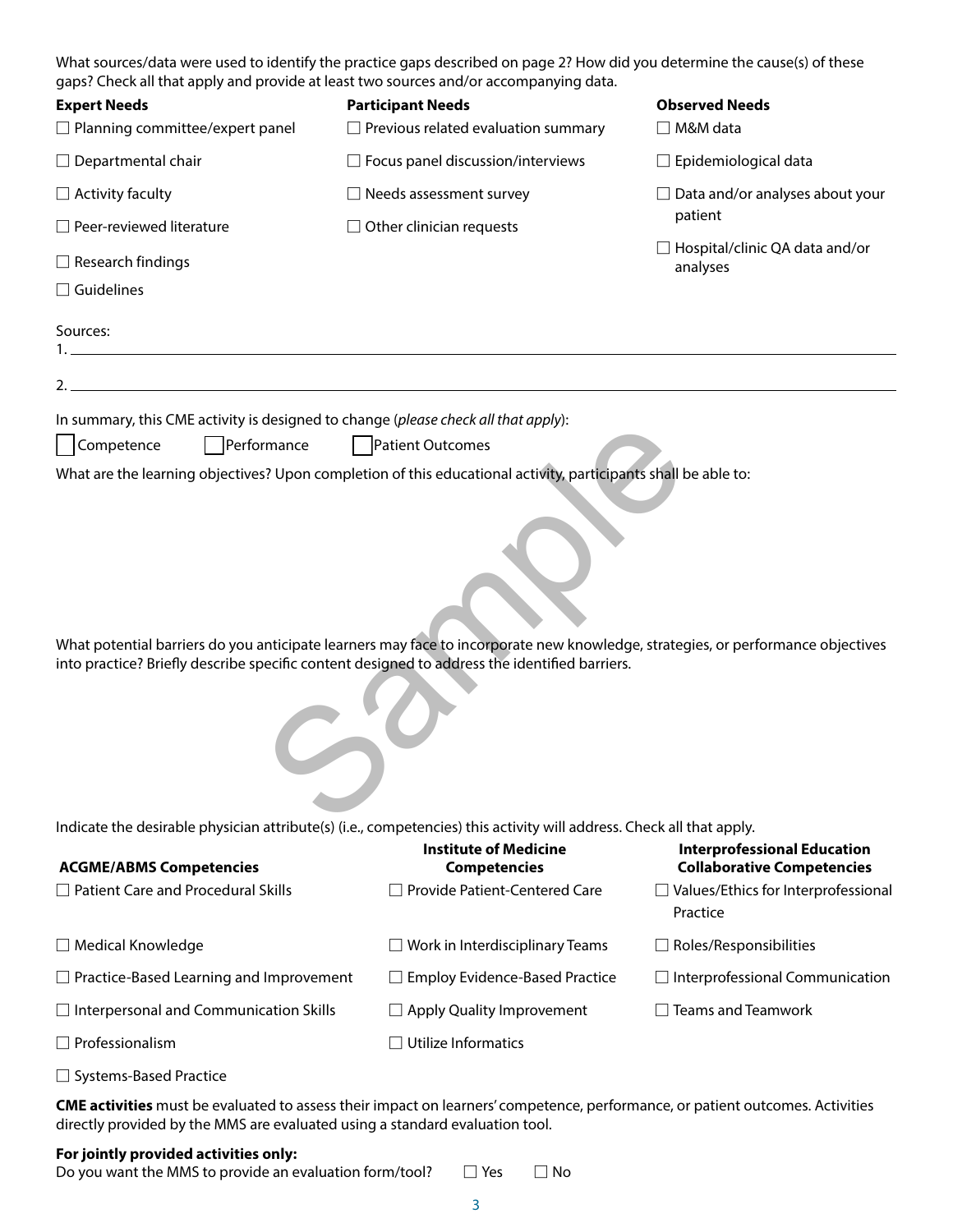### **SECTION C: ACTIVITY FUNDING**

Please indicate how this activity will be funded. Select all that apply:

 $\square$  Registration or tuition fees

 $\Box$  Organization/department funds

 $\square$  Exhibit fees (Note: exhibit fees are not considered commercial support.)

 $\square$  Support from a non-profit organization such as a foundation

□ Other (*please specify*):

 $\square$  Commercial support (please complete the following information):

Please submit a list of names of commercial supporters that you will solicit for commercial support and indicate whether you are seeking financial or in-kind support.

| <b>Name of Commercial Supporter</b> |                                                                                                               | <b>Financial</b>                            | <b>In-Kind</b> |
|-------------------------------------|---------------------------------------------------------------------------------------------------------------|---------------------------------------------|----------------|
|                                     |                                                                                                               |                                             |                |
|                                     |                                                                                                               |                                             |                |
|                                     |                                                                                                               |                                             |                |
|                                     |                                                                                                               |                                             |                |
|                                     |                                                                                                               |                                             |                |
|                                     |                                                                                                               |                                             |                |
|                                     | If you are seeking in-kind support, please specify the type of in-kind support that you will seek:            |                                             |                |
| $\Box$ Durable equipment            | $\Box$ Facilities/Space                                                                                       | $\Box$ Disposable supplies (non-biological) |                |
| $\Box$ Animal parts or tissue       | $\Box$ Human parts or tissue.                                                                                 | Other (please specify):                     |                |
|                                     |                                                                                                               | <b>SECTION D: ATTACHMENTS</b>               |                |
|                                     | Dlazes attach the following decuments to the CME Astivity Dlanning Desument and send to CECemplianse@mms.org; |                                             |                |

## **SECTION D: ATTACHMENTS**

Please attach the following documents to the CME Activity Planning Document and send to CECompliance@mms.org:

□ Completed Activity Planners' Disclosure Forms

 $\square$  Activity Agenda or Course Outline (for online activities). Indicate on the agenda if you are seeking approval for RM study for specific talks that may meet BRM's definition referenced on page 1 of this planning document.

 $\square$  List all individuals in control of content  $-$  use the provided table

 $\square$  List of potential commercial supporters (if applicable)

 $\square$  Biosketches for planners, faculty, content developers, and others